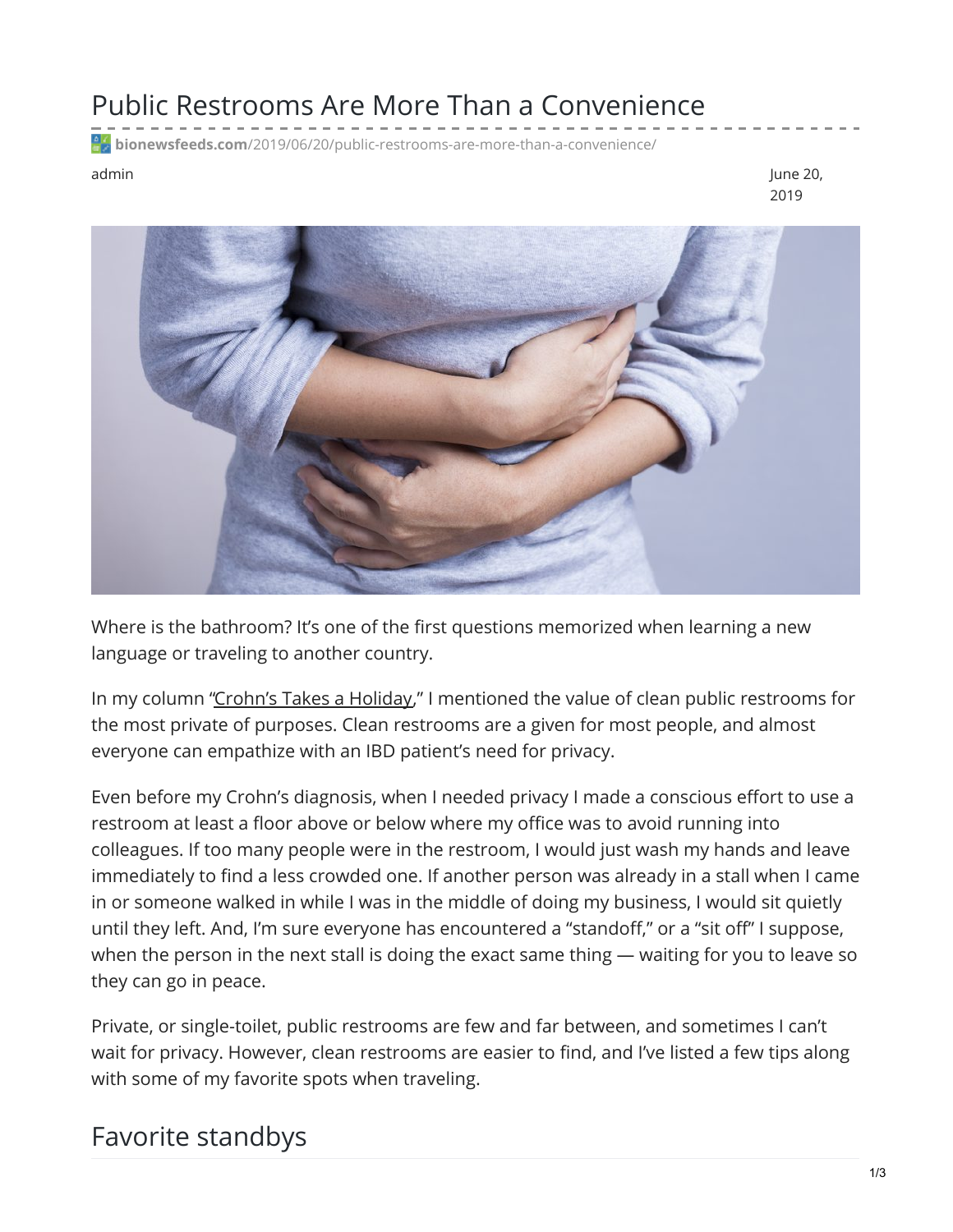I can usually depend on restaurants to have adequate restroom facilities. Any establishment that requires a license to serve food and has regular health inspections should have clean restrooms. If I wouldn't eat there, I'm definitely not going to check out the restroom out of fear of disgust and disease.

This is also the reason I avoid gas station restrooms, but I have a few exceptions to this rule when traveling through Texas and the southeastern United States. In Texas, spotting a red and yellow billboard featuring the head of a cartoon beaver is a welcome site. [Buc-cee's](https://www.buc-ees.com/index.php) is not the run-of-the-mill gas station. The chain prides itself and actually advertises the cleanliness of the restrooms. The spacious bathrooms feature multiple stalls with doors that go all the way to the floor, so there's some semblance of privacy. Even though the restroom is always filled with people, there are so many stalls that one can't discern where any telltale noises or aromas are coming from. In addition to the restrooms, Buc-cee's is a great place to pick up barbecue, drinks and gourmet coffee, snacks, fudge, camping supplies, and farmhouse-chic décor.

Unfortunately, except for one store outside of Mobile, Alabama, Buc-cee's is only located in Texas. [Stuckey's](https://www.stuckeys.com/), on the other hand, has more than 115 locations in 17 states, and it's my next go-to when there's not a Buc-cee's within 25 miles. Also, stopping at Stuckey's is a good excuse to buy a package of their famous divinity and pecan logs.

Another trustworthy spot for a bathroom break is the good old-fashioned rest area. However, not all rest areas are created equal. Through personal experience, I've discovered that the welcome centers and rest stops located right inside state lines are the most wellkept and cleanest. After all, what state doesn't want to make a good first and last impression on visitors?

## It's the law

Not all businesses have public restrooms, and some actually post signs saying restrooms are for employees only. In these instances, IBD sufferers in the United States have some legal rights to gain access in the 16 states that have passed the Restroom Access Act, also known as [Ally's](https://www.healthline.com/health/crohns-disease/restroom-legislation) Law.

The law, named after IBD patient and advocate Ally [Bain](https://site.crohnscolitisfoundation.org/living-with-crohns-colitis/personal-stories/allybain.html), falls under the American with Disabilities Act. The law requires that businesses with [employee-only](https://www.ada.gov/) restrooms allow customers with medical conditions, including IBD, emergency access to the facilities. While the law may vary from state to state, the customer has the right to file a complaint with local law enforcement if denied access. Businesses found in violation of the law may be fined. Depending on the state, customers may need to show a doctor's note or a bathroom access card as proof of medical need. I received my "I Can't Wait" card through my annual membership with the Crohn's & Colitis [Foundation](https://www.crohnscolitisfoundation.org/get-involved/become-member/individual-membership), but cards are available through the pharmaceutical company [AbbVie](https://www.crohnsandcolitis.com/sign-up) and other organizations just by performing an internet